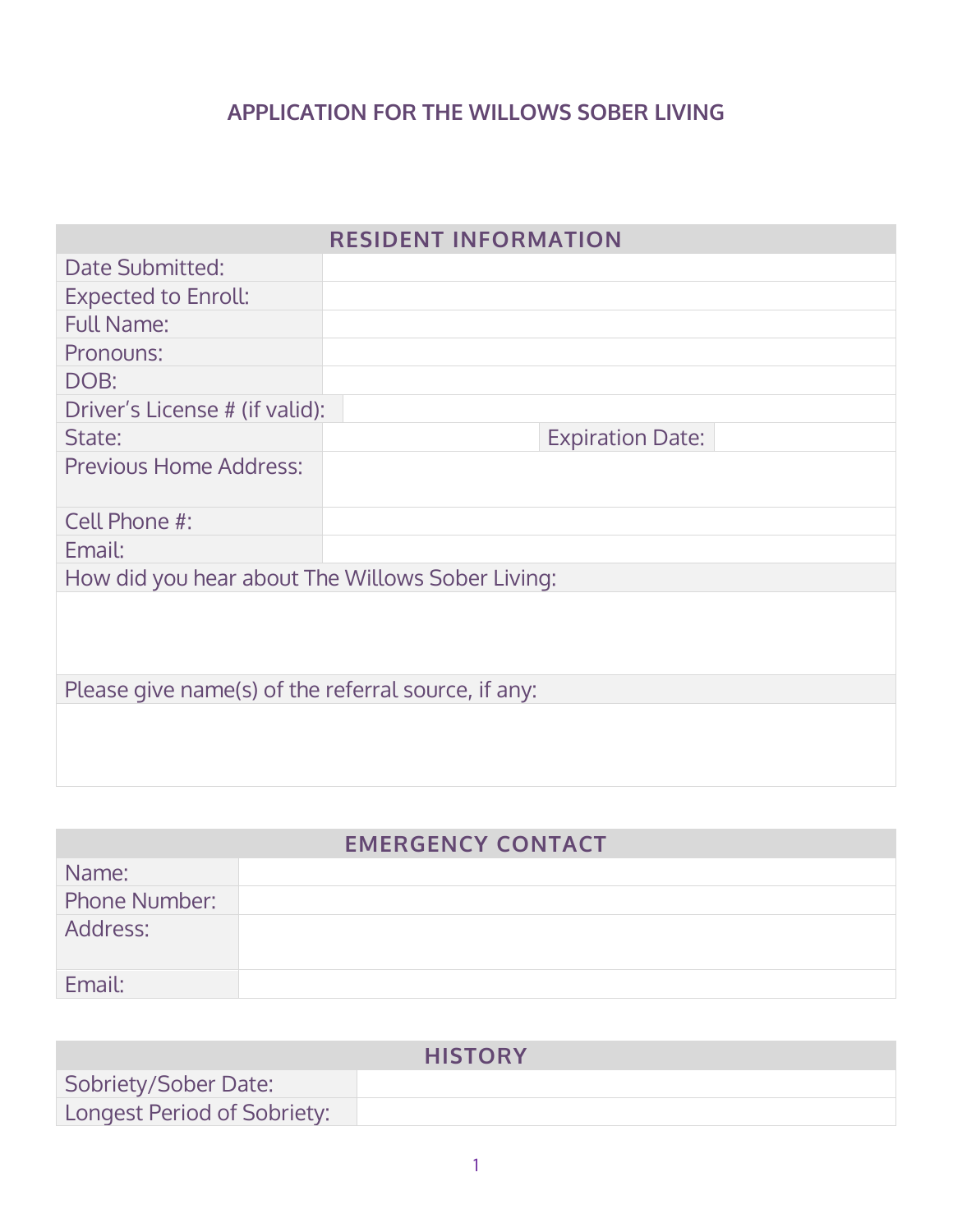### **HISTORY (CONTINUED)**

Length of Most Recent

Substance Use:

Please list behaviors and/or substances that you are in recovery from:

What programs or therapies are you currently participating in to maintain your sobriety(s)?

Please list previous treatment programs attended (including full name, city, and state):

### **LEGAL INFORMATION**

Do you have legal issues in the past or currently?

Are you currently on probation?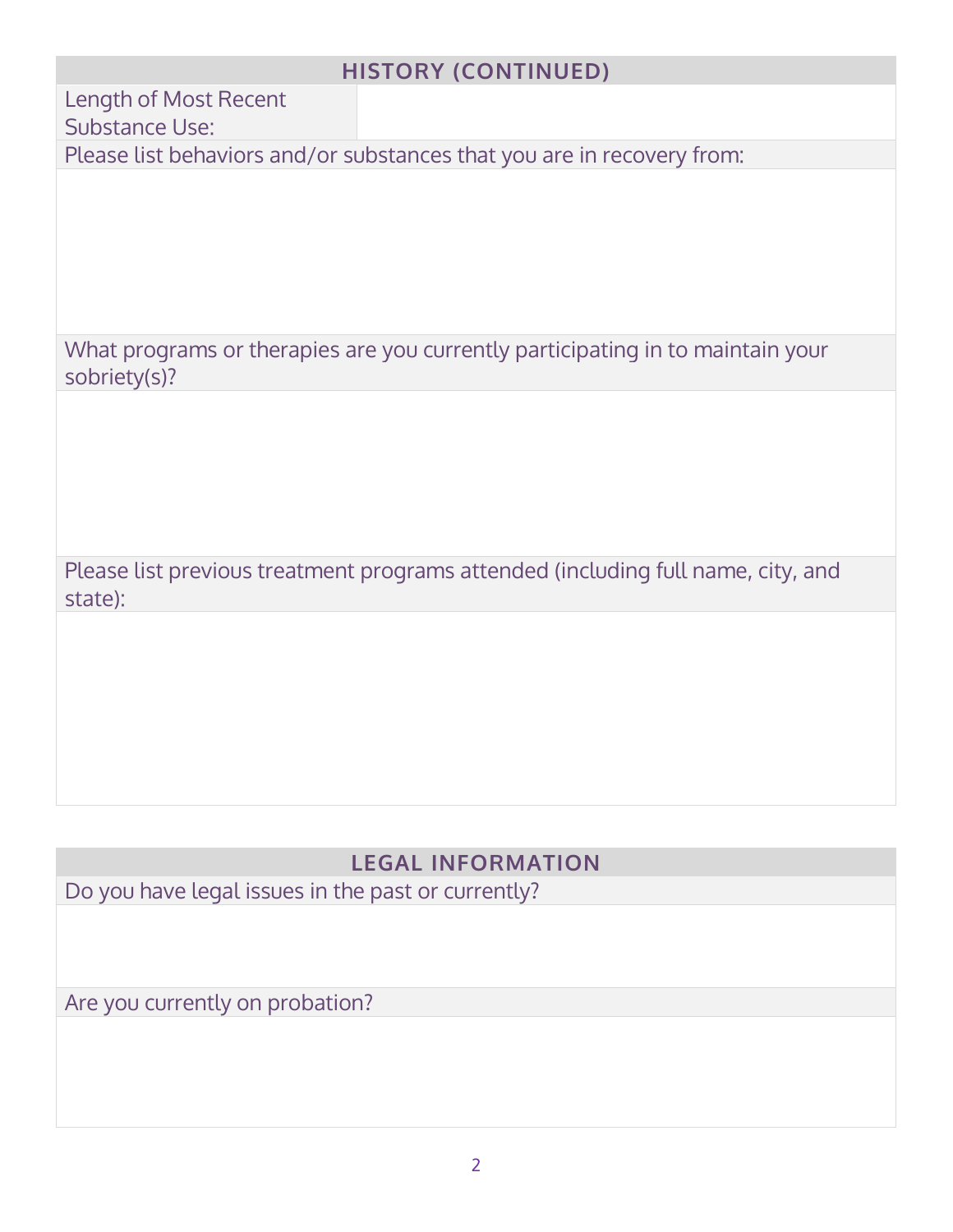## **LEGAL INFORMATION (CONTINUED)**

If yes, what is your current offense?

Do you have a history of lying, stealing, vandalism, or criminal activity? If yes, please describe in detail and include dates:

### **MEDICAL INFORMATION**

Please list any necessary to include physical limitations or illnesses:

Describe the way in which you express anger:

Have you had any physical confrontations in the home or at while at primary treatment? Please include those involved and the circumstances of the event(s):

Have you ever intentionally hurt yourself? If yes, please describe in detail. Please include date, reason, what was used, where on the body the self-harm occurred, if medical attention was needed, how many times it occurred, and/or for how long.

Have you ever run away? If yes, please describe (specify date, how long, from where, reason, etc.).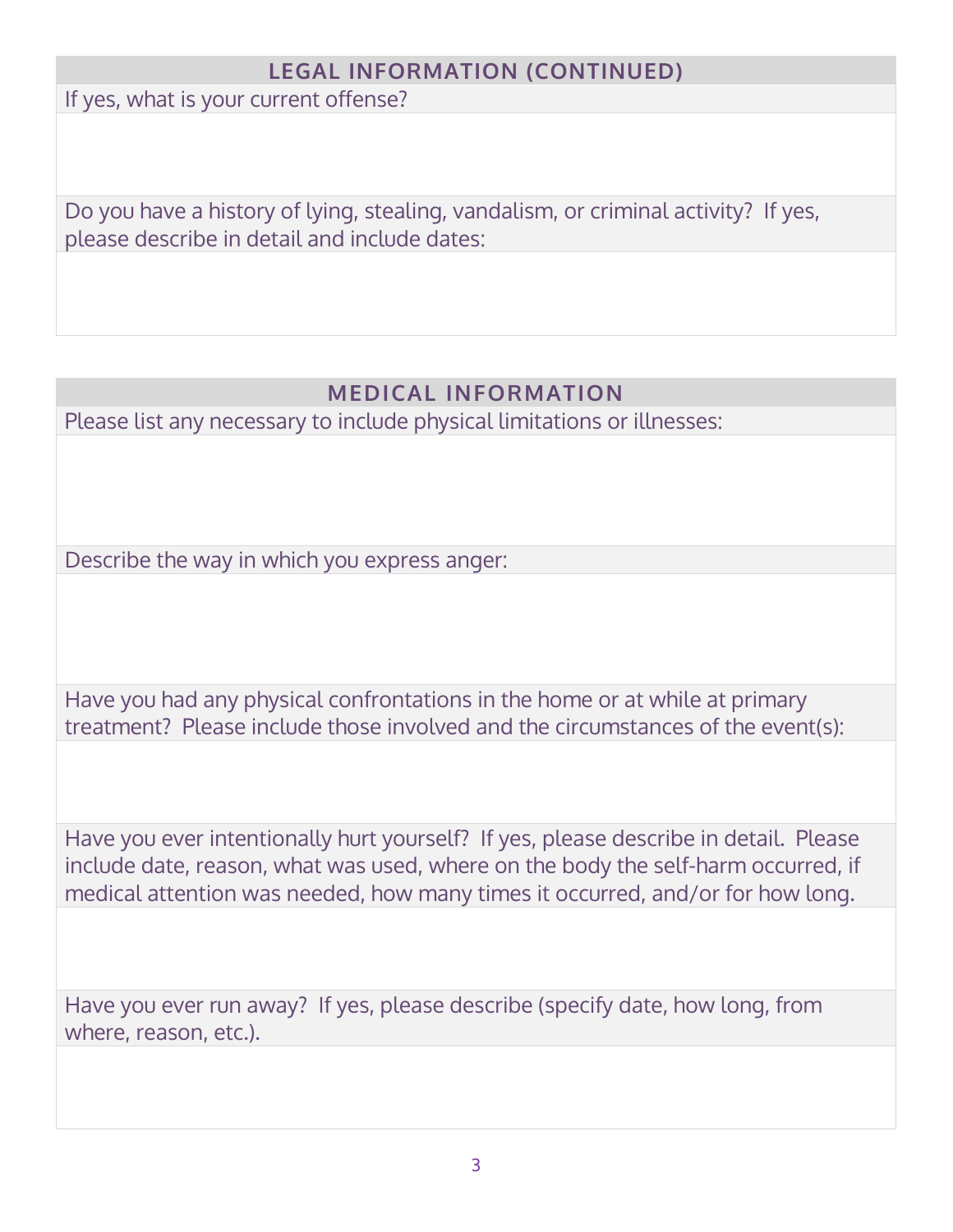### **MEDICAL INFORMATION (CONTINUED)**

Have you ever had thought of suicide, made a plan, or attempted suicide? If yes, please describe in detail (specify date, reasons, if thoughts are active or passive, manipulation, and/or general history).

Please describe any risky, aggressive, or inappropriate sexual behaviors (promiscuity, unprotected sex, perpetrating, deviance, etc.):

Please list action plan and/or coping mechanisms for potential SI/SH resurfacing:

Do you currently take any prescribed or over the counter medications? If so, please provide details of medication type, reason, dosage, frequency, and prescribing physician.

Do you have any allergies?

Do you carry an inhaler or epinephrine pen?

Are you fully vaccinated?